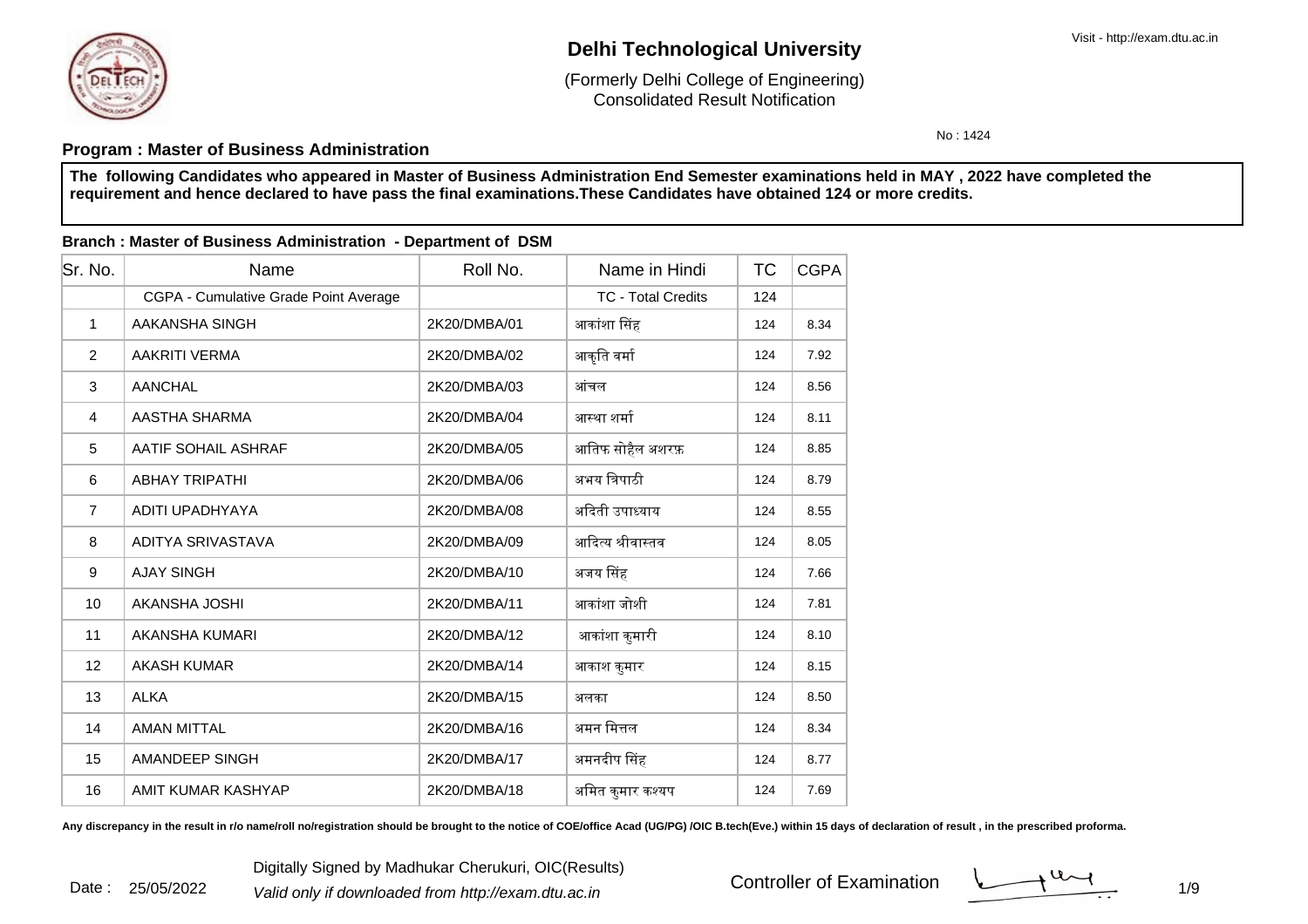Consolidated Result Notification(Formerly Delhi College of Engineering)

No : 1424

## **Program : Master of Business Administration**

 **The following Candidates who appeared in Master of Business Administration End Semester examinations held in MAY , 2022 have completed therequirement and hence declared to have pass the final examinations.These Candidates have obtained 124 or more credits.**

### **Branch : Master of Business Administration - Department of DSM**

| lSr. No. | Name                                  | Roll No.     | Name in Hindi             | ТC  | CGPA |
|----------|---------------------------------------|--------------|---------------------------|-----|------|
|          | CGPA - Cumulative Grade Point Average |              | <b>TC - Total Credits</b> | 124 |      |
| 17       | <b>ANKIT JHA</b>                      | 2K20/DMBA/20 | अंकित झा                  | 124 | 8.11 |
| 18       | <b>ANKITA</b>                         | 2K20/DMBA/21 | अंकिता                    | 124 | 8.37 |
| 19       | <b>ANKITA PARASHAR</b>                | 2K20/DMBA/22 | अंकिता पराशर              | 124 | 8.00 |
| 20       | ANMOL KUMAR SHARMA                    | 2K20/DMBA/23 | अनमोल कुमार शर्मा         | 124 | 7.94 |
| 21       | ANNANY UPADHYAY                       | 2K20/DMBA/24 | अनन्य उपाध्याय            | 124 | 8.66 |
| 22       | ANSHUMAN SOOD                         | 2K20/DMBA/25 | अंशुमन सूद                | 124 | 9.00 |
| 23       | <b>ARCHANA</b>                        | 2K20/DMBA/26 | अर्चना                    | 124 | 8.50 |
| 24       | AYESHA SIDDIQUIE                      | 2K20/DMBA/27 | आयशा सिद्दीकी             | 124 | 8.44 |
| 25       | <b>AYUSHKAM PANDEY</b>                | 2K20/DMBA/28 | आयुष्काम पाण्डेय          | 124 | 8.48 |
| 26       | <b>BHAGAT PAL SINGH</b>               | 2K20/DMBA/29 | भगत पाल सिंह              | 124 | 7.85 |
| 27       | <b>BHAVYA GUPTA</b>                   | 2K20/DMBA/30 | भव्या गुप्ता              | 124 | 8.55 |
| 28       | <b>BHAWINI BHARDWAJ</b>               | 2K20/DMBA/31 | भाविनी भारद्वाज           | 124 | 9.48 |
| 29       | <b>BIPUL KUMAR</b>                    | 2K20/DMBA/32 | बिपुल कुमार               | 124 | 7.90 |
| 30       | <b>CHAHAT BANSAL</b>                  | 2K20/DMBA/33 | चाहत बंसल                 | 124 | 8.69 |
| 31       | <b>CHETNA GUPTA</b>                   | 2K20/DMBA/34 | चेतना गुप्ता              | 124 | 8.31 |
| 32       | CHHAVI MALHOTRA                       | 2K20/DMBA/35 | छवि मल्होत्रा             | 124 | 9.24 |

Any discrepancy in the result in r/o name/roll no/registration should be brought to the notice of COE/office Acad (UG/PG) /OIC B.tech(Eve.) within 15 days of declaration of result, in the prescribed proforma.

 $\frac{1}{2}$  2/9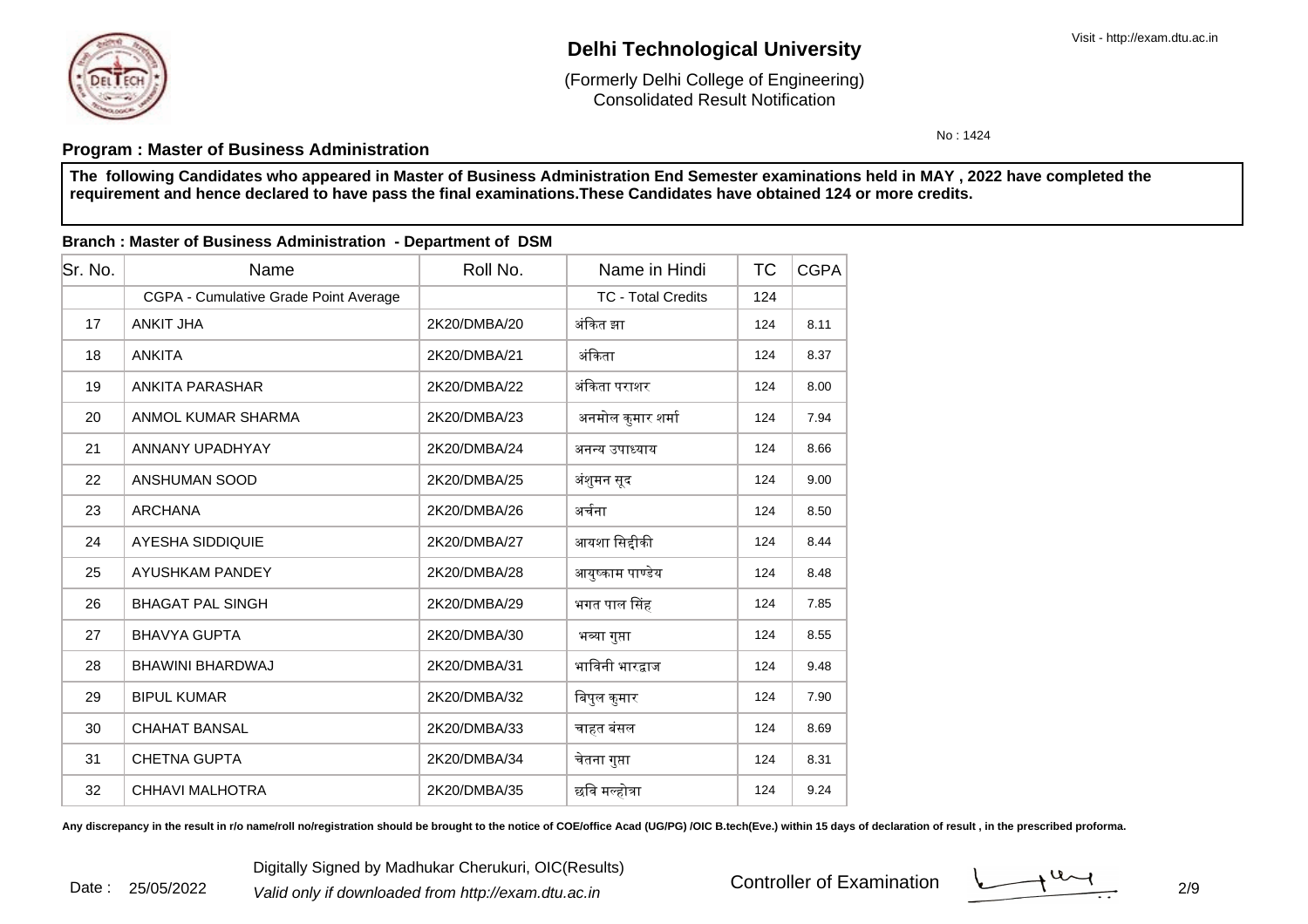Consolidated Result Notification(Formerly Delhi College of Engineering)

No : 1424

## **Program : Master of Business Administration**

 **The following Candidates who appeared in Master of Business Administration End Semester examinations held in MAY , 2022 have completed therequirement and hence declared to have pass the final examinations.These Candidates have obtained 124 or more credits.**

### **Branch : Master of Business Administration - Department of DSM**

| Sr. No. | Name                                  | Roll No.     | Name in Hindi             | ТC  | <b>CGPA</b> |
|---------|---------------------------------------|--------------|---------------------------|-----|-------------|
|         | CGPA - Cumulative Grade Point Average |              | <b>TC - Total Credits</b> | 124 |             |
| 33      | <b>CHIRAG GUPTA</b>                   | 2K20/DMBA/36 | चिराग गुप्ता              | 124 | 8.37        |
| 34      | <b>DANISH NAGORI</b>                  | 2K20/DMBA/37 | दानिश नागोरी              | 124 | 8.27        |
| 35      | DEEKSHA YADAV                         | 2K20/DMBA/38 | दीक्षा यादव               | 124 | 8.42        |
| 36      | <b>DEEPAK PRAKASH</b>                 | 2K20/DMBA/39 | दीपक प्रकाश               | 124 | 8.52        |
| 37      | <b>DEEPALI BHORIA</b>                 | 2K20/DMBA/40 | दीपाली भौरीया             | 124 | 7.40        |
| 38      | <b>DIBAKAR DAS</b>                    | 2K20/DMBA/41 | दिबाकर दास                | 124 | 8.10        |
| 39      | <b>DIVYAM SHARMA</b>                  | 2K20/DMBA/42 | दिव्यम शर्मा              | 124 | 8.56        |
| 40      | <b>FARHAN QAISAR KHAN</b>             | 2K20/DMBA/43 | फरहान कैसर खान            | 124 | 8.44        |
| 41      | <b>HARIOM JAISWAL</b>                 | 2K20/DMBA/46 | हरिओम जायसवाल             | 124 | 7.81        |
| 42      | <b>HIMANSHI SINGH</b>                 | 2K20/DMBA/47 | हिमांशी सिंह              | 124 | 7.95        |
| 43      | <b>HIMANSHU GUPTA</b>                 | 2K20/DMBA/48 | हिमांशु गुप्ता            | 124 | 7.85        |
| 44      | <b>HIMANSHU MATHUR</b>                | 2K20/DMBA/49 | हिमांशु माथुर             | 124 | 8.55        |
| 45      | <b>HITESH BAJAJ</b>                   | 2K20/DMBA/50 | हितेश बजाज                | 124 | 8.81        |
| 46      | <b>ISHAAN GUGLANI</b>                 | 2K20/DMBA/51 | ईशान गुगलानी              | 124 | 9.42        |
| 47      | <b>JAPMAN SINGH BHALLA</b>            | 2K20/DMBA/52 | जपमन सिंह भल्ला           | 124 | 7.58        |
| 48      | <b>JATIN SURI</b>                     | 2K20/DMBA/53 | जतिन सूरी                 | 124 | 8.26        |

Any discrepancy in the result in r/o name/roll no/registration should be brought to the notice of COE/office Acad (UG/PG) /OIC B.tech(Eve.) within 15 days of declaration of result, in the prescribed proforma.

Digitally Signed by Madhukar Cherukuri, OIC(Results)<br><sup>2</sup> Valid only if downloaded from http://exam.dtu.ac.in Controller of Examination Date : 25/05/2022

 $\frac{3}{9}$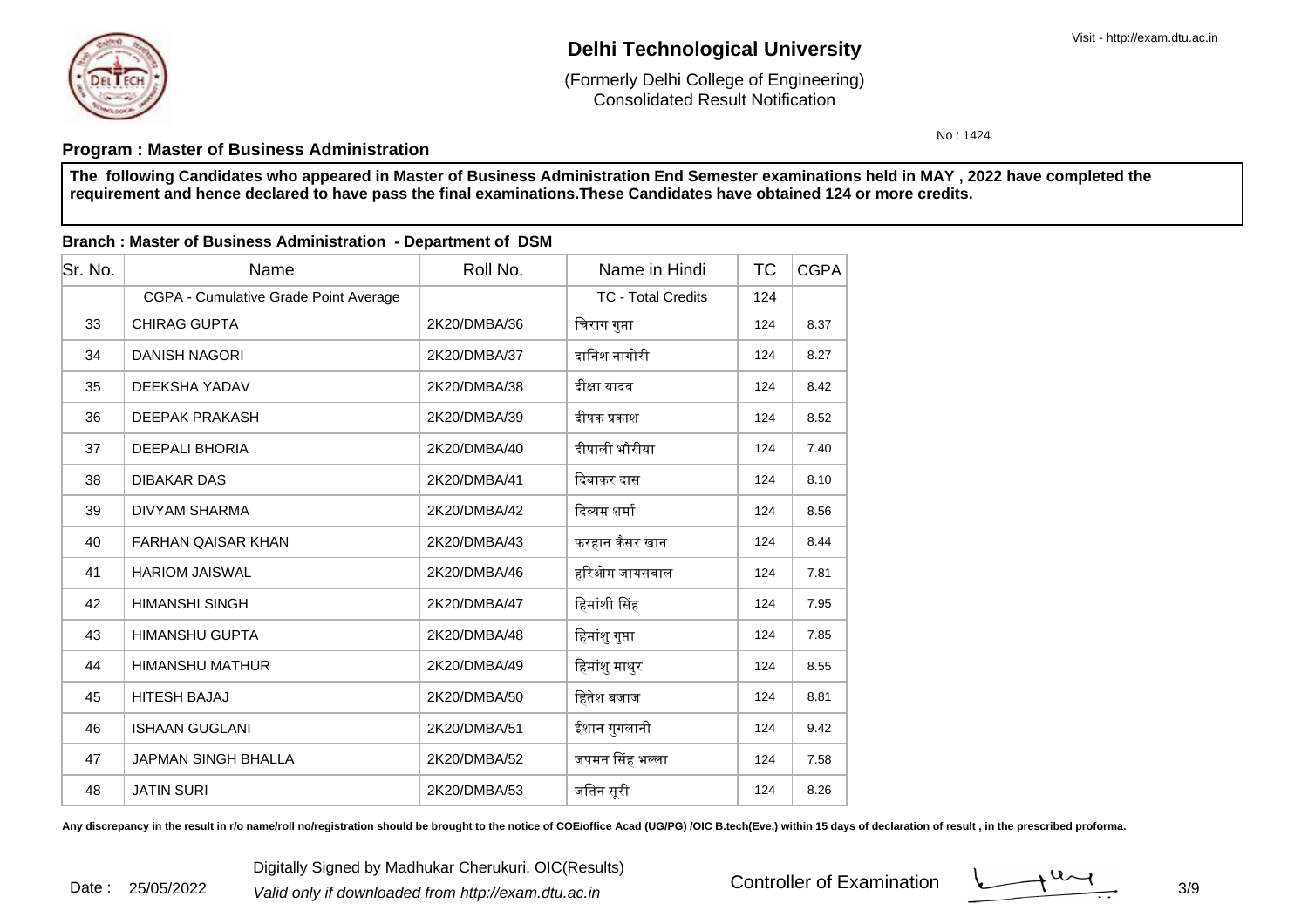# **Delhi Technological University**

Consolidated Result Notification(Formerly Delhi College of Engineering)

No : 1424

## **Program : Master of Business Administration**

 **The following Candidates who appeared in Master of Business Administration End Semester examinations held in MAY , 2022 have completed therequirement and hence declared to have pass the final examinations.These Candidates have obtained 124 or more credits.**

### **Branch : Master of Business Administration - Department of DSM**

| Sr. No. | Name                                  | Roll No.     | Name in Hindi             | ТC  | CGPA |
|---------|---------------------------------------|--------------|---------------------------|-----|------|
|         | CGPA - Cumulative Grade Point Average |              | <b>TC - Total Credits</b> | 124 |      |
| 49      | <b>JUHI SINGHAL</b>                   | 2K20/DMBA/54 | जूही सिंघल                | 124 | 8.48 |
| 50      | <b>KAPIL KUMAR</b>                    | 2K20/DMBA/55 | कपिल कुमार                | 124 | 7.95 |
| 51      | <b>KARISHMA</b>                       | 2K20/DMBA/56 | करिश्मा                   | 124 | 8.15 |
| 52      | <b>KAURAVI PHUKAN</b>                 | 2K20/DMBA/57 | कौरवी फुकान               | 124 | 8.50 |
| 53      | <b>LAKSHYA BAHL</b>                   | 2K20/DMBA/58 | लक्ष्य बहल                | 124 | 8.29 |
| 54      | <b>LAV SHARMA</b>                     | 2K20/DMBA/59 | लव शर्मा                  | 124 | 8.52 |
| 55      | <b>MADHU KUMARI</b>                   | 2K20/DMBA/60 | मधु कुमारी                | 124 | 8.40 |
| 56      | <b>MANSHI DOHARE</b>                  | 2K20/DMBA/61 | मानषी दोहरे               | 124 | 8.40 |
| 57      | <b>MANSI GUPTA</b>                    | 2K20/DMBA/63 | मानसी गुप्ता              | 124 | 8.08 |
| 58      | <b>MEGHA ANAND</b>                    | 2K20/DMBA/64 | मेघा आनंद                 | 124 | 8.44 |
| 59      | <b>MEGHA GUPTA</b>                    | 2K20/DMBA/65 | मेघा गुप्ता               | 124 | 9.05 |
| 60      | <b>MEGHA PURI</b>                     | 2K20/DMBA/66 | मेघा पुरी                 | 124 | 9.08 |
| 61      | <b>MOHIT</b>                          | 2K20/DMBA/67 | मोहित                     | 124 | 7.89 |
| 62      | <b>MOHIT GOEL</b>                     | 2K20/DMBA/68 | मोहित गोयल                | 124 | 8.37 |
| 63      | <b>MRIDULA SHARMA</b>                 | 2K20/DMBA/69 | मृदुला शर्मा              | 124 | 8.39 |
| 64      | <b>MUSKAAN UPRETI</b>                 | 2K20/DMBA/70 | मुस्कान उप्रेती           | 124 | 8.84 |

Any discrepancy in the result in r/o name/roll no/registration should be brought to the notice of COE/office Acad (UG/PG) /OIC B.tech(Eve.) within 15 days of declaration of result, in the prescribed proforma.

Digitally Signed by Madhukar Cherukuri, OIC(Results)<br><sup>2</sup> Valid only if downloaded from http://exam.dtu.ac.in discussed and the controller of Examination discussed and

 $\frac{1}{1}$  4/9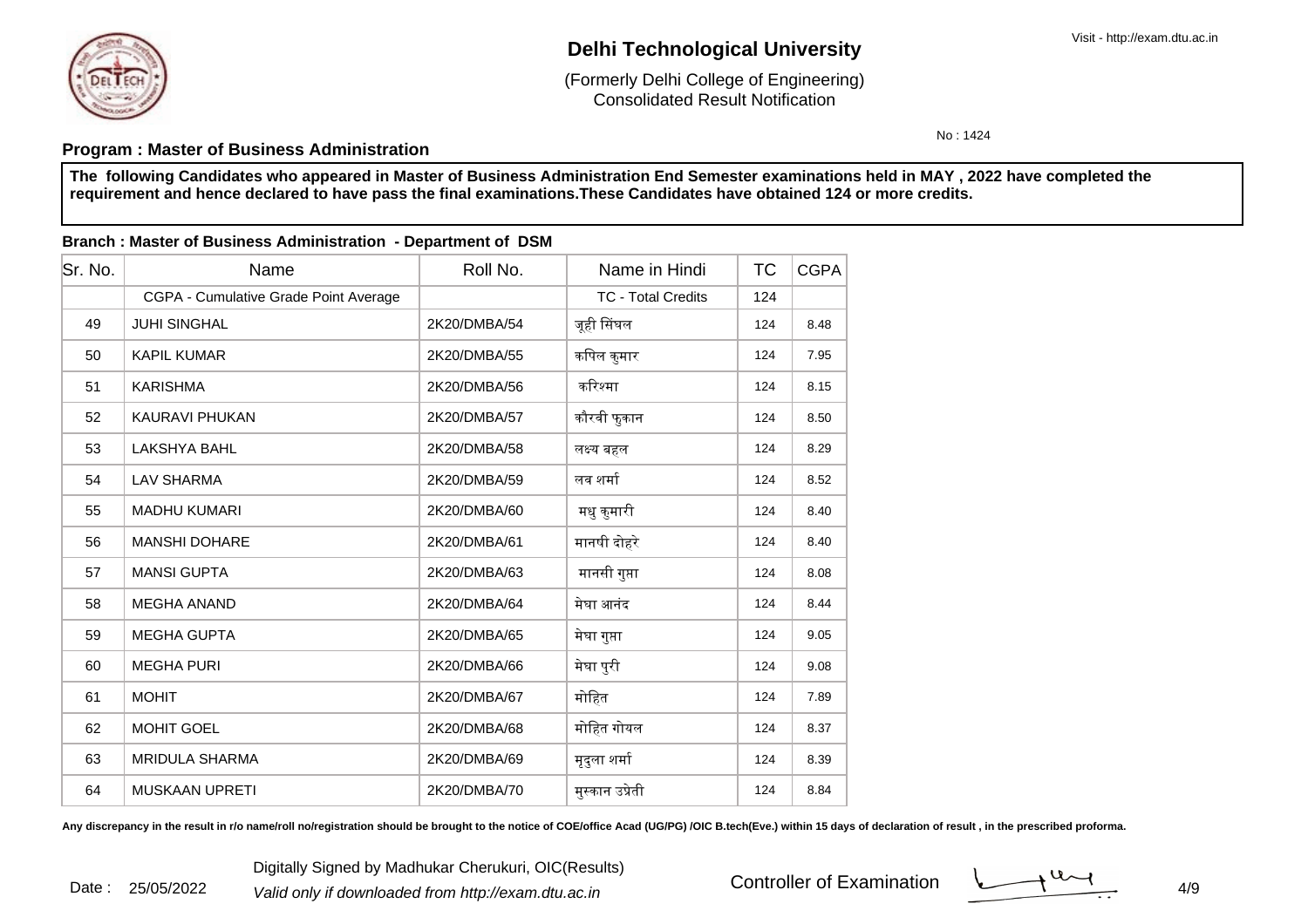# **Delhi Technological University**

Consolidated Result Notification(Formerly Delhi College of Engineering)

No : 1424

## **Program : Master of Business Administration**

 **The following Candidates who appeared in Master of Business Administration End Semester examinations held in MAY , 2022 have completed therequirement and hence declared to have pass the final examinations.These Candidates have obtained 124 or more credits.**

### **Branch : Master of Business Administration - Department of DSM**

| Sr. No. | Name                                  | Roll No.     | Name in Hindi             | ТC  | CGPA |
|---------|---------------------------------------|--------------|---------------------------|-----|------|
|         | CGPA - Cumulative Grade Point Average |              | <b>TC - Total Credits</b> | 124 |      |
| 65      | <b>MUSKAAN JAIN</b>                   | 2K20/DMBA/71 | मुस्कान जैन               | 124 | 8.85 |
| 66      | <b>MUSKAN GUPTA</b>                   | 2K20/DMBA/72 | मुस्कान गुप्ता            | 124 | 8.85 |
| 67      | <b>NAMAN JAIN</b>                     | 2K20/DMBA/73 | नमन जैन                   | 124 | 8.56 |
| 68      | <b>NIKHIL KUMAR</b>                   | 2K20/DMBA/76 | निखिल कुमार               | 124 | 8.00 |
| 69      | <b>NIKHIL KUMAR</b>                   | 2K20/DMBA/77 | निखिल कुमार               | 124 | 8.05 |
| 70      | NIKITA PATYAL                         | 2K20/DMBA/78 | निकिता पटियाल             | 124 | 8.87 |
| 71      | <b>NIKUNJ VERMA</b>                   | 2K20/DMBA/79 | निकुंज वर्मा              | 124 | 8.40 |
| 72      | <b>NIRAJ KUMAR</b>                    | 2K20/DMBA/80 | नीरज कुमार                | 124 | 7.84 |
| 73      | NISHTHA JAIN                          | 2K20/DMBA/81 | निष्ठा जैन                | 124 | 8.81 |
| 74      | <b>OJASVITA ARORA</b>                 | 2K20/DMBA/82 | ओजस्विता अरोड़ा           | 124 | 9.74 |
| 75      | <b>PALAK HANS</b>                     | 2K20/DMBA/83 | पलक हंस                   | 124 | 8.13 |
| 76      | PANKUL SOOD                           | 2K20/DMBA/84 | पंकुल सूद                 | 124 | 8.50 |
| 77      | <b>PARTH SINGH</b>                    | 2K20/DMBA/85 | पार्थ सिंह                | 124 | 7.32 |
| 78      | <b>PIYUSH KUMAR</b>                   | 2K20/DMBA/87 | पीयूष कुमार               | 124 | 8.26 |
| 79      | POOJA TALWAR                          | 2K20/DMBA/88 | पूजा तलवार                | 124 | 8.18 |
| 80      | <b>PRAGYA</b>                         | 2K20/DMBA/89 | प्रज्ञा                   | 124 | 8.79 |

Any discrepancy in the result in r/o name/roll no/registration should be brought to the notice of COE/office Acad (UG/PG) /OIC B.tech(Eve.) within 15 days of declaration of result, in the prescribed proforma.

Digitally Signed by Madhukar Cherukuri, OIC(Results)<br><sup>2</sup> Valid only if downloaded from http://exam.dtu.ac.in 5/

 $\frac{1}{1}$  5/9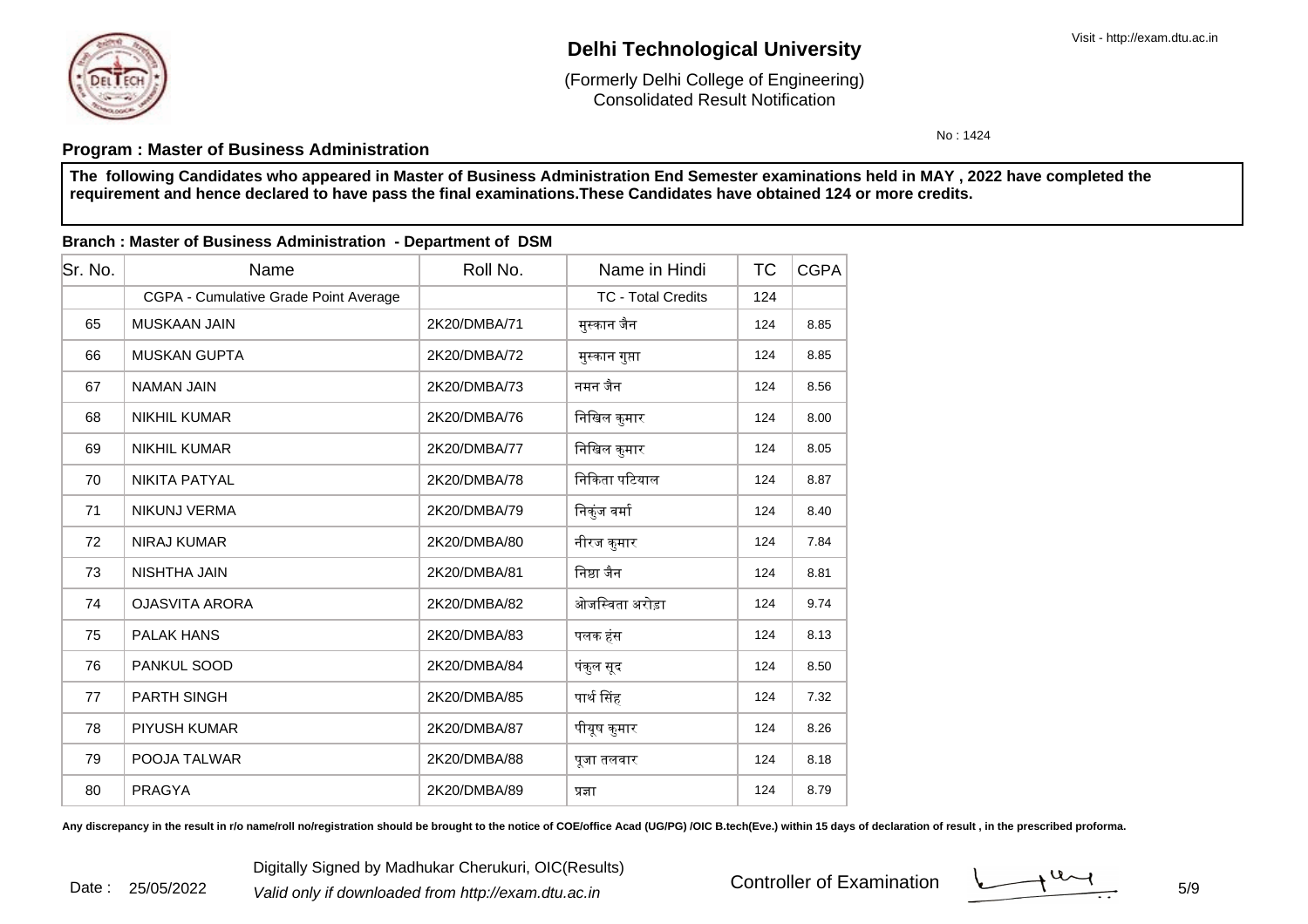Consolidated Result Notification(Formerly Delhi College of Engineering)

No : 1424

## **Program : Master of Business Administration**

 **The following Candidates who appeared in Master of Business Administration End Semester examinations held in MAY , 2022 have completed therequirement and hence declared to have pass the final examinations.These Candidates have obtained 124 or more credits.**

### **Branch : Master of Business Administration - Department of DSM**

| Sr. No. | Name                                  | Roll No.      | Name in Hindi             | ТC  | <b>CGPA</b> |
|---------|---------------------------------------|---------------|---------------------------|-----|-------------|
|         | CGPA - Cumulative Grade Point Average |               | <b>TC - Total Credits</b> | 124 |             |
| 81      | PRASHANT KUMAR VERMA                  | 2K20/DMBA/90  | प्रशांत कुमार वर्मा       | 124 | 7.71        |
| 82      | PRATEEK LOHARIWALA                    | 2K20/DMBA/91  | प्रतीक लोहारीवाला         | 124 | 8.87        |
| 83      | <b>PRATYASH SINGH</b>                 | 2K20/DMBA/93  | प्रत्यक्ष सिंह            | 124 | 8.00        |
| 84      | <b>RAJ KUMAR</b>                      | 2K20/DMBA/95  | राज कुमार                 | 124 | 7.42        |
| 85      | <b>RASHI RATHI</b>                    | 2K20/DMBA/96  | राशि राठी                 | 124 | 8.35        |
| 86      | <b>RAVI</b>                           | 2K20/DMBA/97  | रवि                       | 124 | 7.89        |
| 87      | <b>RAVI PRAKASH BANSWAL</b>           | 2K20/DMBA/98  | रवि प्रकाश बंसवाल         | 124 | 8.03        |
| 88      | <b>RINKUSH</b>                        | 2K20/DMBA/100 | रिंकुश                    | 124 | 8.42        |
| 89      | RISHAB SENGUPTA                       | 2K20/DMBA/101 | ऋषभ सेनगुप्ता             | 124 | 8.53        |
| 90      | <b>RIYA GOEL</b>                      | 2K20/DMBA/102 | रिया गोयल                 | 124 | 8.77        |
| 91      | <b>ROHAN CHAUDHARY</b>                | 2K20/DMBA/103 | रोहन चौधरी                | 124 | 8.00        |
| 92      | ROHAN TOTEJA                          | 2K20/DMBA/104 | रोहन टुटेजा               | 124 | 9.44        |
| 93      | ROOPIKA PATWA                         | 2K20/DMBA/105 | रूपिका पटवा               | 124 | 8.87        |
| 94      | <b>SAHIL SACHDEVA</b>                 | 2K20/DMBA/106 | साहिल सचदेवा              | 124 | 7.58        |
| 95      | <b>SAIMA SHAKOORI</b>                 | 2K20/DMBA/107 | साइमा शकुरी               | 124 | 7.82        |
| 96      | SAKSHAM MAHESHWARI                    | 2K20/DMBA/108 | सक्षम माहेश्वरी           | 124 | 8.19        |

Any discrepancy in the result in r/o name/roll no/registration should be brought to the notice of COE/office Acad (UG/PG) /OIC B.tech(Eve.) within 15 days of declaration of result, in the prescribed proforma.

 $6/9$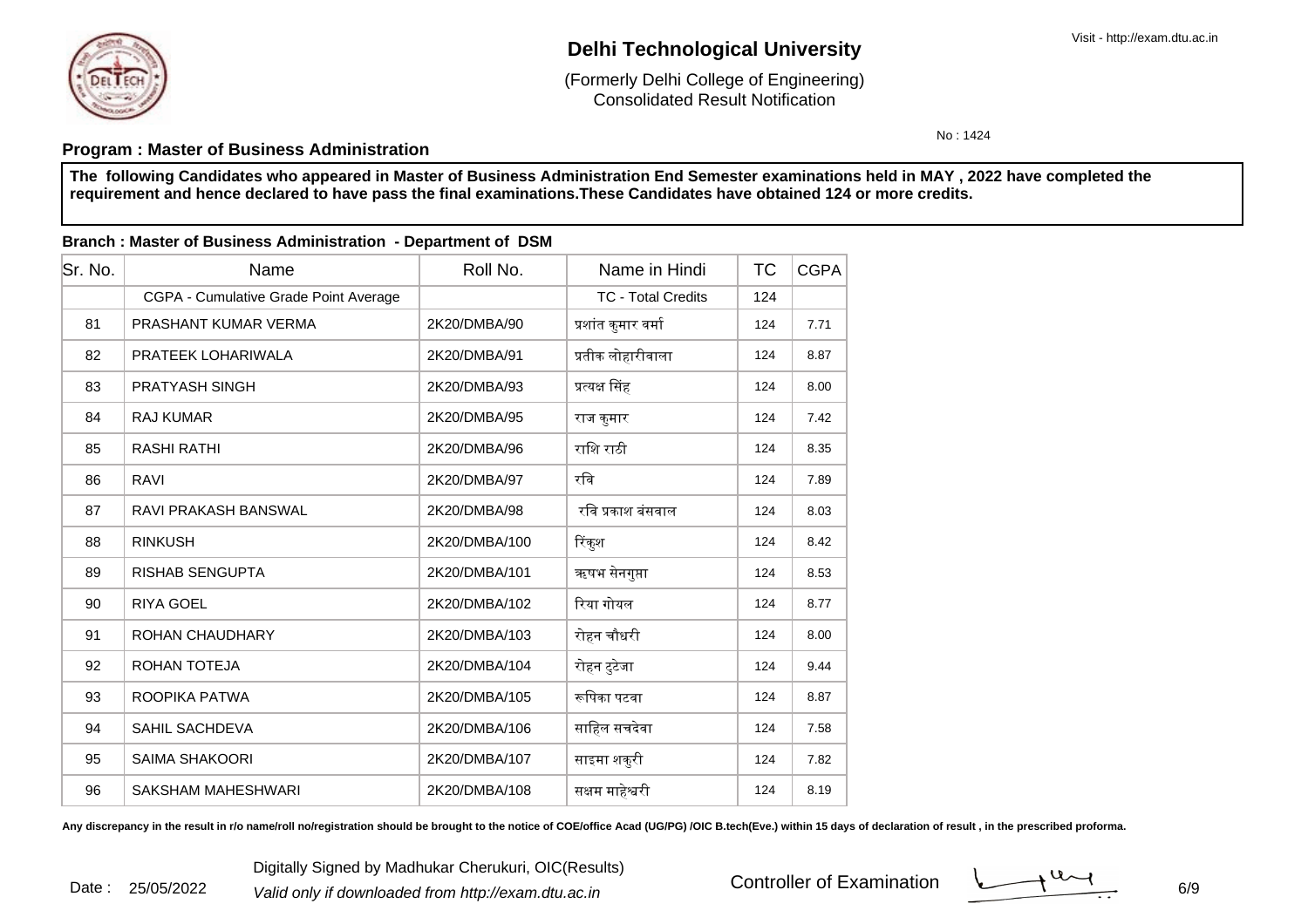Consolidated Result Notification(Formerly Delhi College of Engineering)

No : 1424

## **Program : Master of Business Administration**

 **The following Candidates who appeared in Master of Business Administration End Semester examinations held in MAY , 2022 have completed therequirement and hence declared to have pass the final examinations.These Candidates have obtained 124 or more credits.**

### **Branch : Master of Business Administration - Department of DSM**

| Sr. No. | Name                                  | Roll No.      | Name in Hindi             | ТC  | <b>CGPA</b> |
|---------|---------------------------------------|---------------|---------------------------|-----|-------------|
|         | CGPA - Cumulative Grade Point Average |               | <b>TC - Total Credits</b> | 124 |             |
| 97      | <b>SAKSHI SINGH</b>                   | 2K20/DMBA/109 | साक्षी सिंह               | 124 | 8.40        |
| 98      | <b>SANAT SEHGAL</b>                   | 2K20/DMBA/110 | सनत सहगल                  | 124 | 8.10        |
| 99      | <b>SANCHIT JAYESH</b>                 | 2K20/DMBA/111 | संचित जयेश                | 124 | 8.02        |
| 100     | SARTHAK ARORA                         | 2K20/DMBA/113 | सार्थक अरोड़ा             | 124 | 8.44        |
| 101     | SARVODHYA RAKESH BAHRI                | 2K20/DMBA/114 | सर्वोध्या राकेश बाहरी     | 124 | 8.44        |
| 102     | SAUMYA KAMDAR                         | 2K20/DMBA/115 | सौम्य कामदार              | 124 | 9.50        |
| 103     | <b>SHANTANU RAI</b>                   | 2K20/DMBA/116 | शांतनु राय                | 124 | 8.79        |
| 104     | <b>SHARATH MENON</b>                  | 2K20/DMBA/117 | शरथ मेनन                  | 124 | 8.47        |
| 105     | <b>SHIVAM PRASHER</b>                 | 2K20/DMBA/119 | शिवम् पराशर               | 124 | 8.15        |
| 106     | <b>SHIVAM TOMAR</b>                   | 2K20/DMBA/120 | शिवम् तोमर                | 124 | 7.66        |
| 107     | <b>SHIVANI MISHRA</b>                 | 2K20/DMBA/121 | शिवानी मिश्रा             | 124 | 8.55        |
| 108     | SHREYA MALIK                          | 2K20/DMBA/122 | श्रेया मलिक               | 124 | 8.87        |
| 109     | SIDDHARTH JAIN                        | 2K20/DMBA/123 | सिद्धार्थ जैन             | 124 | 8.90        |
| 110     | SIDDHARTH SAHARE                      | 2K20/DMBA/124 | सिद्धार्थ साहारे          | 124 | 8.48        |
| 111     | SIDDHARTH SAXENA                      | 2K20/DMBA/125 | सिद्धार्थ सक्सेना         | 124 | 8.73        |
| 112     | <b>SIMRAN</b>                         | 2K20/DMBA/126 | सिमरन                     | 124 | 8.90        |

Any discrepancy in the result in r/o name/roll no/registration should be brought to the notice of COE/office Acad (UG/PG) /OIC B.tech(Eve.) within 15 days of declaration of result, in the prescribed proforma.

 $\frac{1}{1}$   $\frac{1}{1}$   $\frac{1}{1}$   $\frac{1}{1}$   $\frac{1}{1}$   $\frac{1}{1}$   $\frac{1}{1}$   $\frac{1}{1}$   $\frac{1}{1}$   $\frac{1}{1}$   $\frac{1}{1}$   $\frac{1}{1}$   $\frac{1}{1}$   $\frac{1}{1}$   $\frac{1}{1}$   $\frac{1}{1}$   $\frac{1}{1}$   $\frac{1}{1}$   $\frac{1}{1}$   $\frac{1}{1}$   $\frac{1}{1}$   $\frac{1}{1}$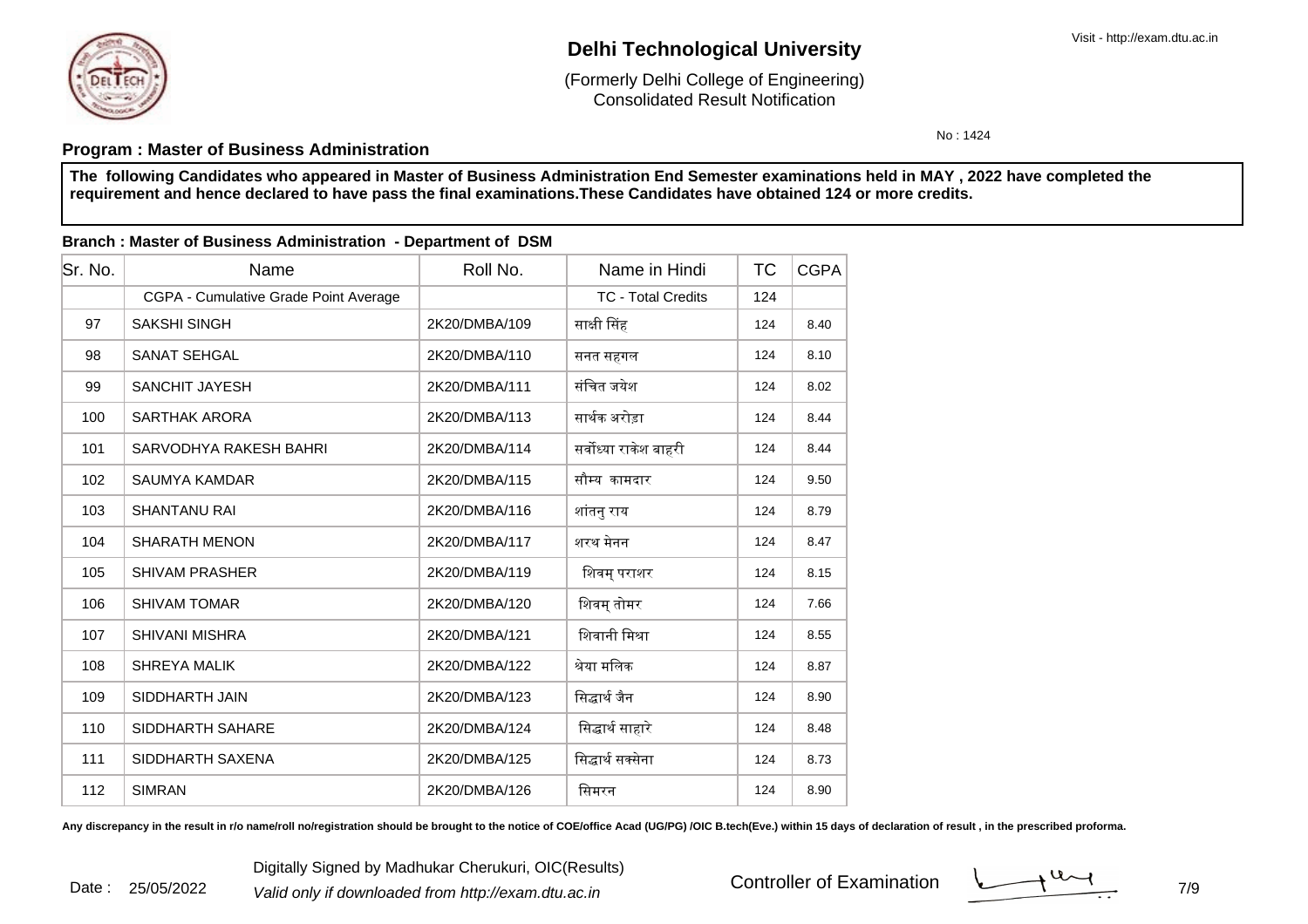# **Delhi Technological University**

Consolidated Result Notification(Formerly Delhi College of Engineering)

No : 1424

## **Program : Master of Business Administration**

 **The following Candidates who appeared in Master of Business Administration End Semester examinations held in MAY , 2022 have completed therequirement and hence declared to have pass the final examinations.These Candidates have obtained 124 or more credits.**

### **Branch : Master of Business Administration - Department of DSM**

| Sr. No. | Name                                  | Roll No.      | Name in Hindi             | ТC  | CGPA |
|---------|---------------------------------------|---------------|---------------------------|-----|------|
|         | CGPA - Cumulative Grade Point Average |               | <b>TC - Total Credits</b> | 124 |      |
| 113     | <b>SIMRAN KUMARI</b>                  | 2K20/DMBA/127 | सिमरन कुमारी              | 124 | 8.56 |
| 114     | <b>SMRITI PANDEY</b>                  | 2K20/DMBA/128 | स्मृति पाण्डेय            | 124 | 9.06 |
| 115     | <b>SNEH BHANDARI</b>                  | 2K20/DMBA/129 | स्नेह भंडारी              | 124 | 8.89 |
| 116     | <b>STEVEN NITIN BARA</b>              | 2K20/DMBA/130 | स्टीवन नितिन बारा         | 124 | 7.19 |
| 117     | <b>STUTI JAIN</b>                     | 2K20/DMBA/131 | स्तुति जैन                | 124 | 8.69 |
| 118     | SUDHANSHU SHARMA                      | 2K20/DMBA/132 | सुधांशु शर्मा             | 124 | 8.19 |
| 119     | <b>SUMIT SHARMA</b>                   | 2K20/DMBA/133 | सुमित शर्मा               | 124 | 8.56 |
| 120     | <b>SURABHI CHOUDHARY</b>              | 2K20/DMBA/134 | सुरभि चौधरी               | 124 | 8.55 |
| 121     | <b>SWETA PRASHER</b>                  | 2K20/DMBA/135 | स्वेता पराशर              | 124 | 8.18 |
| 122     | <b>TANVI GULATI</b>                   | 2K20/DMBA/136 | तन्वी गुलाटी              | 124 | 8.47 |
| 123     | <b>TANYA KALRA</b>                    | 2K20/DMBA/137 | तान्या कालरा              | 124 | 8.60 |
| 124     | <b>TANYA SINHA</b>                    | 2K20/DMBA/138 | तान्या सिन्हा             | 124 | 8.32 |
| 125     | <b>TELANGAE RAHUL</b>                 | 2K20/DMBA/140 | तेलंगे राहुल              | 124 | 7.56 |
| 126     | <b>UDIT GUPTA</b>                     | 2K20/DMBA/141 | उदित गुप्ता               | 124 | 8.97 |
| 127     | <b>UDIT SHARMA</b>                    | 2K20/DMBA/142 | उदित शर्मा                | 124 | 8.34 |
| 128     | <b>VAIBHAV DOGRA</b>                  | 2K20/DMBA/144 | वैभव डोगरा                | 124 | 8.00 |

Any discrepancy in the result in r/o name/roll no/registration should be brought to the notice of COE/office Acad (UG/PG) /OIC B.tech(Eve.) within 15 days of declaration of result, in the prescribed proforma.

 $8/9$